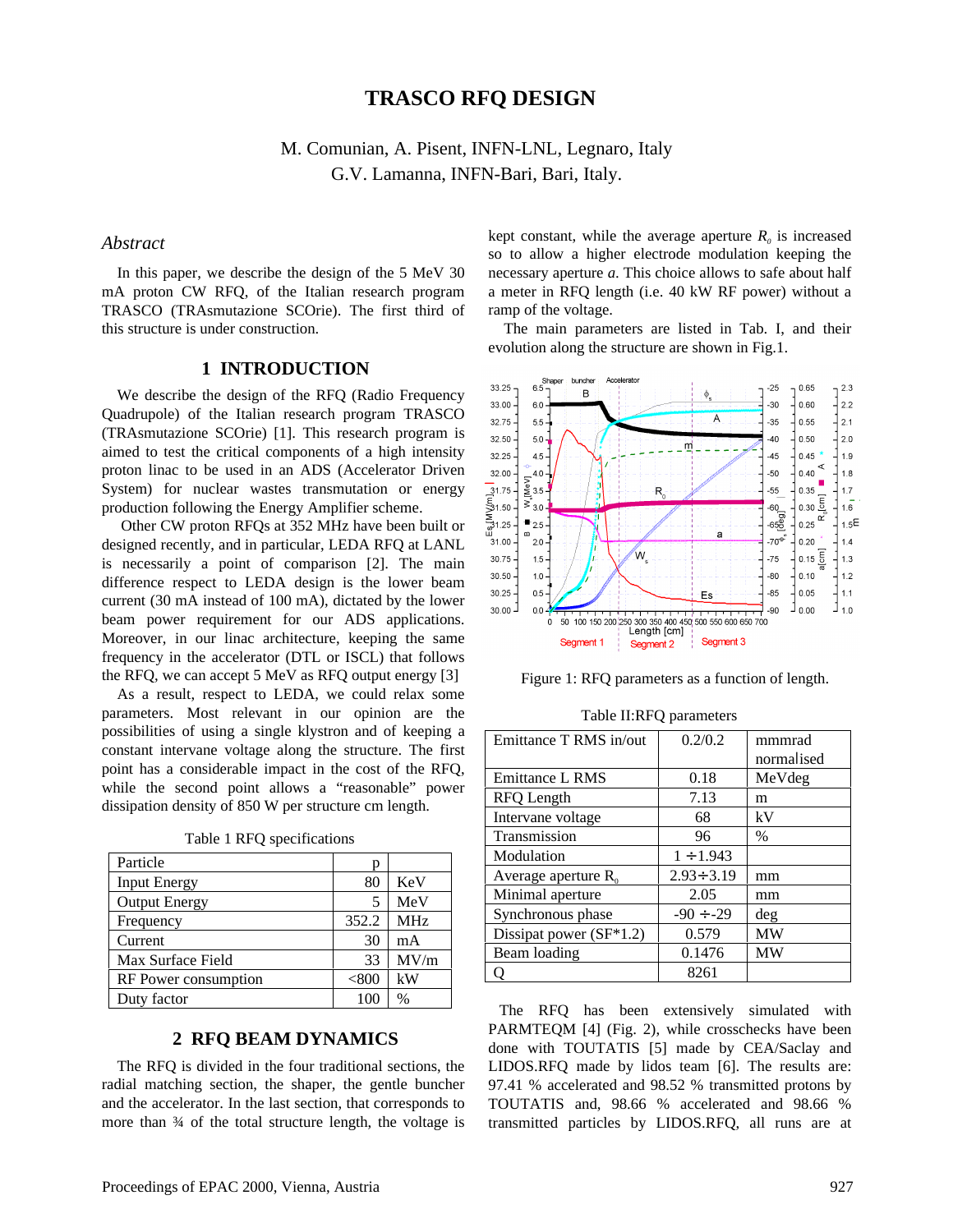50 mA. The transmission as obtained by PARMTEQM is 96 % at 50 mA (Fig. 3), with losses mainly located below 2 MeV (Fig. 4), so to minimize the activation problems of the copper structure.



Figure 2: RFQ Beam dynamics in the RFQ for a current of 50 mA, 10000 particles.



Figure 3: Transmission and longitudinal emittance in the RFQ as function of beam current.



Figure 4: Particles losses and power deposited in the RFQ as function of energy; the total power deposited is 1 kW and above the 2 MeV is 210 Watts.

### **3 THE RESONATOR**

The resonator, of four vanes kind (Fig.5), is divided in three segments, resonantly coupled, following LANL technique. In this way, the operating mode is about 2 MHz distant respect to the closest quadrupole modes, and the dipole modes are outside the range of the main quadrupole band (Fig. 6). This approach was checked with extensive simulations (SUPERFISH, MAFIA and HFSS codes) and by comparison with the measurements on the cold model, performed with bead pulling system.

The modulation will be milled with a single tool, with transverse radius 2.93 mm. The homogeneous voltage along the RFQ is obtained by increasing the transverse section dimensions as  $R_0$  increases. It results in a constant local cut-off frequency due to inductance compensation.



Figure 5: Mafia representation of one sector of the RFQ transverse section with a tuner.



Figure 6: The eigenfrequencies correspond to the zeros the plotted functions for quadrupole and dipole modes for the stabilized RFQ. For comparison, the thick dots and crosses correspond to the quadrupole and dipole modes of the unstabilized RFQ.